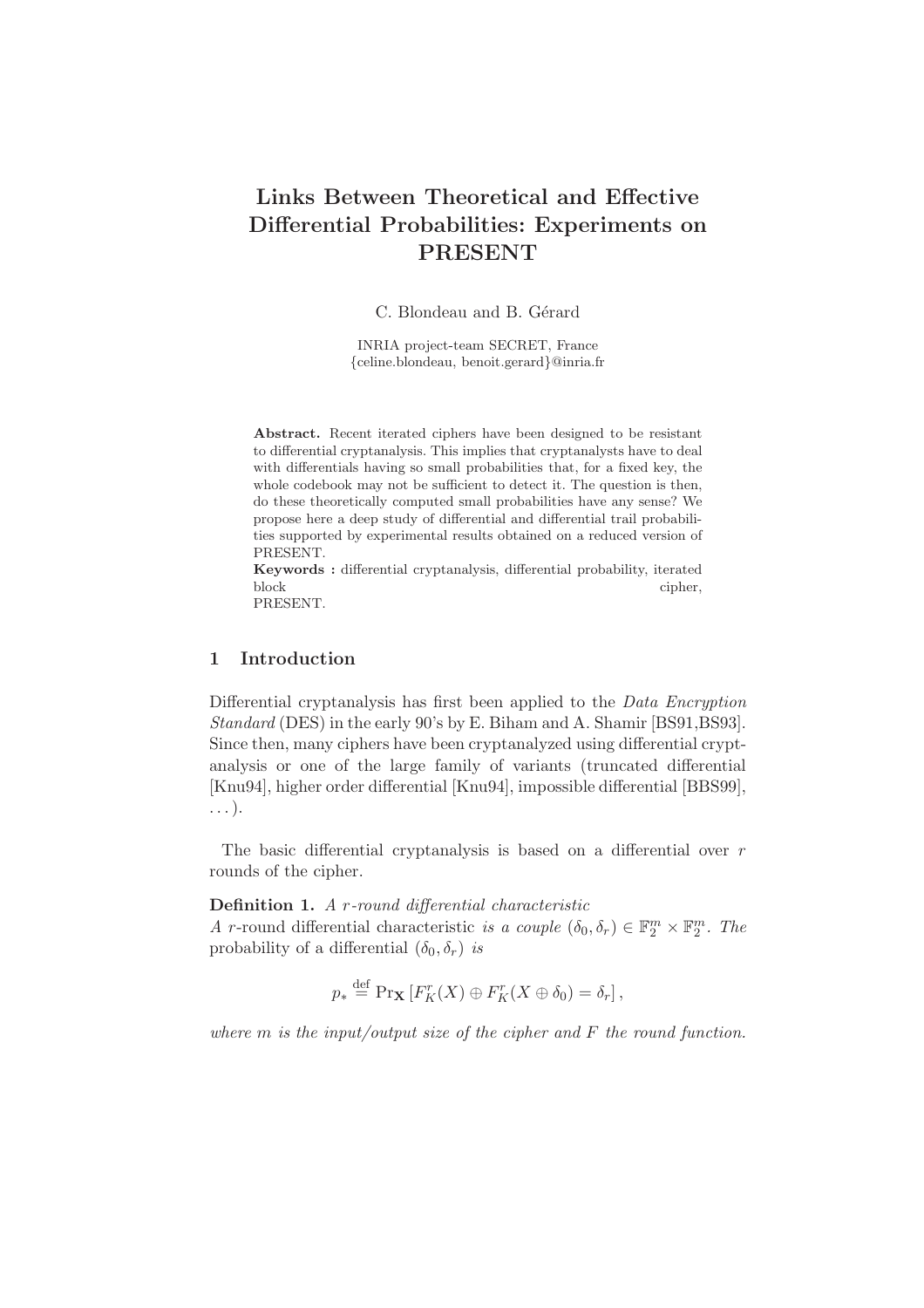Then, r rounds of the cipher can be distinguished from a random permutation using this differential. To break  $r + 1$  rounds of the block cipher, we look for differentials on  $r$  rounds. Then, for all the possible subkeys for the last round, the attacker does a partial decryption of the ciphertext pairs and count the number of time  $\delta_r$  appears. For a wrong candidate, the probability that  $\delta_r$  appears is around  $2^{-m}$  and for the correct subkey, this probability is around  $p_* + 2^{-m}$ . It is widely accepted that the number of pairs needed to distinguish those two probabilities is of order  $p_*^{-1}$  if the so called *signal-to-noise ratio* is large enough  $(S_N = \frac{p_*}{2\pi i})$  $2^{-m}$ .

Recent ciphers, the Advanded Encryption Standard (AES) for instance, have been designed to be resistant to the basic differential cryptanalysis. Nevertheless, when a new cipher is proposed, cryptanalysts try to mount the best possible linear and differential attacks. In the case of  $PRESENT[BKL+07]$ , the cipher we used for the experiments, the actual best published differential attack is the one of Wang [Wan08]. But actually, there is lacks in the data complexity estimate of this attack. First of all, an erroneous way of counting the number of subkey hits leads to a too optimistic signal-to-noise ratio of 17.63 and the use of the formula of Selcuk [Sel08] for the success probability is not tight in the case of differential cryptanalysis. We are not going to discuss this here because it is out of the scope of this paper and it does not challenge the validity of the attack that still has a very high success rate when taking these remarks into account. The second point is that the probabilities  $p_*$  of the differentials may be underestimated because they are obtained taking into account only one way of going from the input difference to the output difference. This is discussed in Section 4.

Round keys of the block ciphers are derive from a master key and are generally not independant. Some work regarding the key dependency of a differential probability have been done in [DR05]. In this paper the aims is to show that the difference between the expected value of a differential and the value obtain by the mean over the keys is small. Here we study the key dependency of the probability of a differential for reduced version of PRESENT.

#### Contributions of this work.

In this work, we first present the cipher we used for experiments in Section 2. Then, in Section 3, we focus on differential trails, that is sets of intermediate differences taken by a pair that matches a differential. The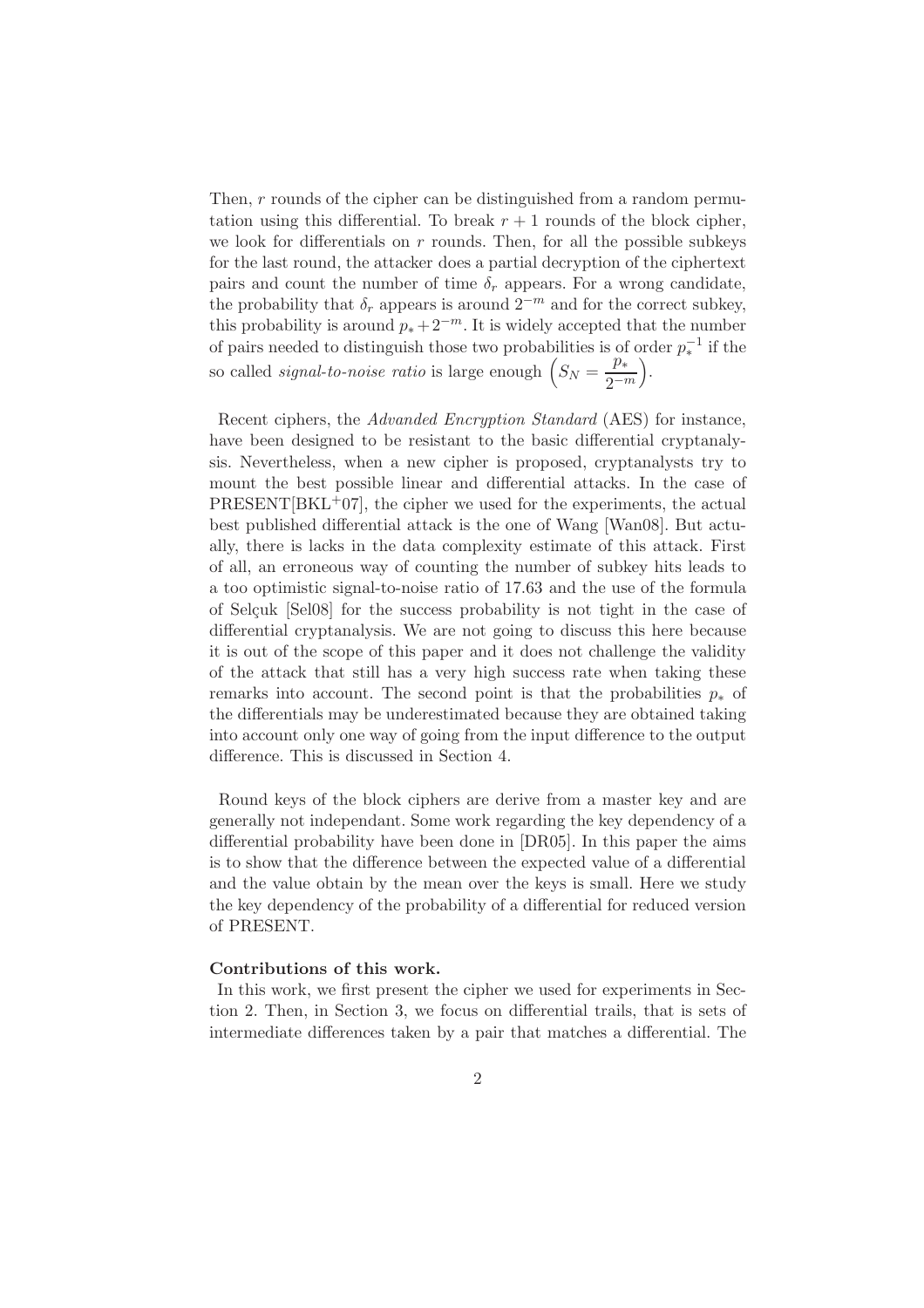classical way of estimating a trail probability relies on some hypotheses that are not true. Nevertheless, experiments show that this theoretical probability makes sense as an average of the probability over the keys. In Section 4 we recall that a differential probability is the sum of the corresponding trail probabilities. Then, we present some experiments about the key dependency of this differential probability and give a way of understanding them. Finally, we conclude in Section 5 and sum-up the results as well as the problematics left as open questions.

## 2 PRESENT

To confirm our conjectures, we made experiments on a lightweight cipher presented in 2007 at CHES conference: PRESENT [BKL+07]. The structure of PRESENT is a Substitution Permutation Network (SPN).

### 2.1 Reduced version of PRESENT: SMALLPRESENT-[s]

For the experiments to be meaningful, we need to be able to exhaustively compute the ciphertexts corresponding to all possible plaintexts for all possible keys. That is the reason why we chose to work on a reduced version of PRESENT named SMALLPRESENT-[s] [Lea10]. The family of SMALLPRESENT-[s] has been designed to be used for such experiments. The value of s indicate the number of Sboxes per round. The Sboxes of PRESENT are all the same and are defined in  $\mathbb{F}_2^4$ . This transformation is described in Table 1. The size of the message is then 4s. In this article we make experiments on SMALLPRESENT-[4] that is the version with 4 Sboxes. The full version of PRESENT has 16 Sboxes. One round of SMALLPRESENT-[4] and PRESENT are respectively depicted in Figure 8, Figure 9 (Appendix A).

### 2.2 Different key schedules for SMALLPRESENT-[4]

The problem with the reduced cipher presented in [Lea10] is the key schedule. Actually, in the whole PRESENT, most of the bits of a subkey are directly used in the subkey of the next round. Since for SMALLPRESENT- [s], the number of key bits is always 80 but the state size is only  $4 \cdot s$ , this is not true anymore for a small s. We decide to introduce two additional key schedules for our experiments.

1. Same key: The cipher has a master key that has the same size as the state and each subkey is equal to this master key. Therefore SMALLPRESENT-[4] is parameterized by a 16 bits master key.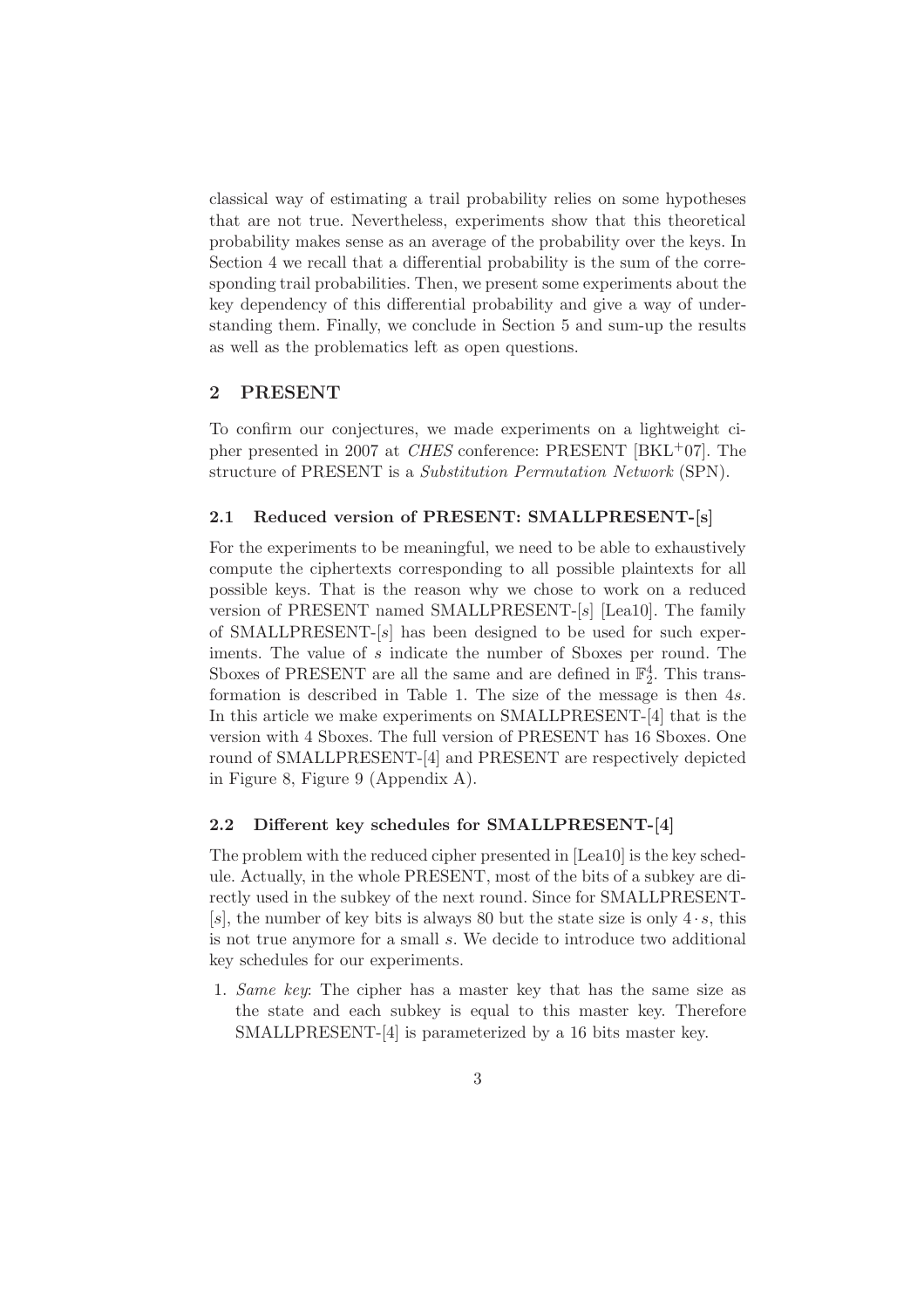- 2. 80-bits: This key schedule is the one used in the full version of PRESENT and proposed in [Lea10].
- 3. 20-bits: a homemade key schedule used with SMALLPRESENT-[4] similar to the one of the full version.

The master key is represented as  $K = k_{19}k_{18} \dots k_0$ . At round i the 16-bits round key  $K_i = k_{19}k_{18} \dots k_4$  consists in the 16 left-most bits of the current content of register K. After extracting the round key  $K_i$ , the key register is updated as follows:

- (a)  $[k_{19}k_{18}\ldots k_{1}k_{0}] = [k_{6}k_{5}\ldots k_{8}k_{7}]$
- (b)  $[k_{19}k_{18}k_{17}k_{16}] = S[k_{19}k_{18}k_{17}k_{16}]$
- (c)  $[k_7k_6k_5k_4k_3] = [k_7k_6k_5k_4k_3] \oplus \text{roundcounter}$

The key is rotated by 13 bit positions to the left, the left most four bits are passed through the PRESENT Sbox, and the roundcounter value is exclusive-ored with bits  $k_8k_7k_6k_5k_4$ . We keep the 5-bits counter version. But we only study less than 7 rounds of SMALLPRESENT- [4] so the counter can be represented in 3 bits.

### 3 Differential trail probability

#### 3.1 Notation

Let us denote by  $K$  the master key. The round subkeys derived from  $K$ are denoted by  $K_1, K_2, \ldots, K_r$ . Let  $F_{K_i} : \mathbb{F}_2^m \mapsto \mathbb{F}_2^m$  be a round function of a block cipher. We will denote by  $F_K^r$  the application of r rounds of the block cipher.

$$
F_K^r = F_{K_r} \circ F_{K_{r-1}} \circ \cdots \circ F_{K_1}.
$$

In this section, we focus on differentials that have been defined in Definition 1. In general, there is not one but many ways to go from the input difference to the output difference of a differential characteristic. Such a way is called differential trail.

#### Definition 2. Differential trail

A differential trail of a cipher is a  $(r+1)$ -tuple  $(\beta_0, \beta_1, \dots, \beta_r) \in (\mathbb{F}_2^m)^{r+1}$ of intermediate differences at each round. The probability of a differential trail  $\beta = (\beta_0, \beta_1, \cdots, \beta_r)$  of a fixed key is

$$
\Pr{\mathbf{X}\left[\forall i \ \ F_K^i(X)\oplus F_K^i(X\oplus \beta_0)=\beta_i\right]}.
$$

Computing the exact value of a trail probability is not possible for real ciphers since it need to encipher the whole codebook for all possible keys. The classical way of estimating a trail probability is to chain trails on 1 round. This approach is based on a formalism introduced by Lai, Massey and Murphy [LMM91].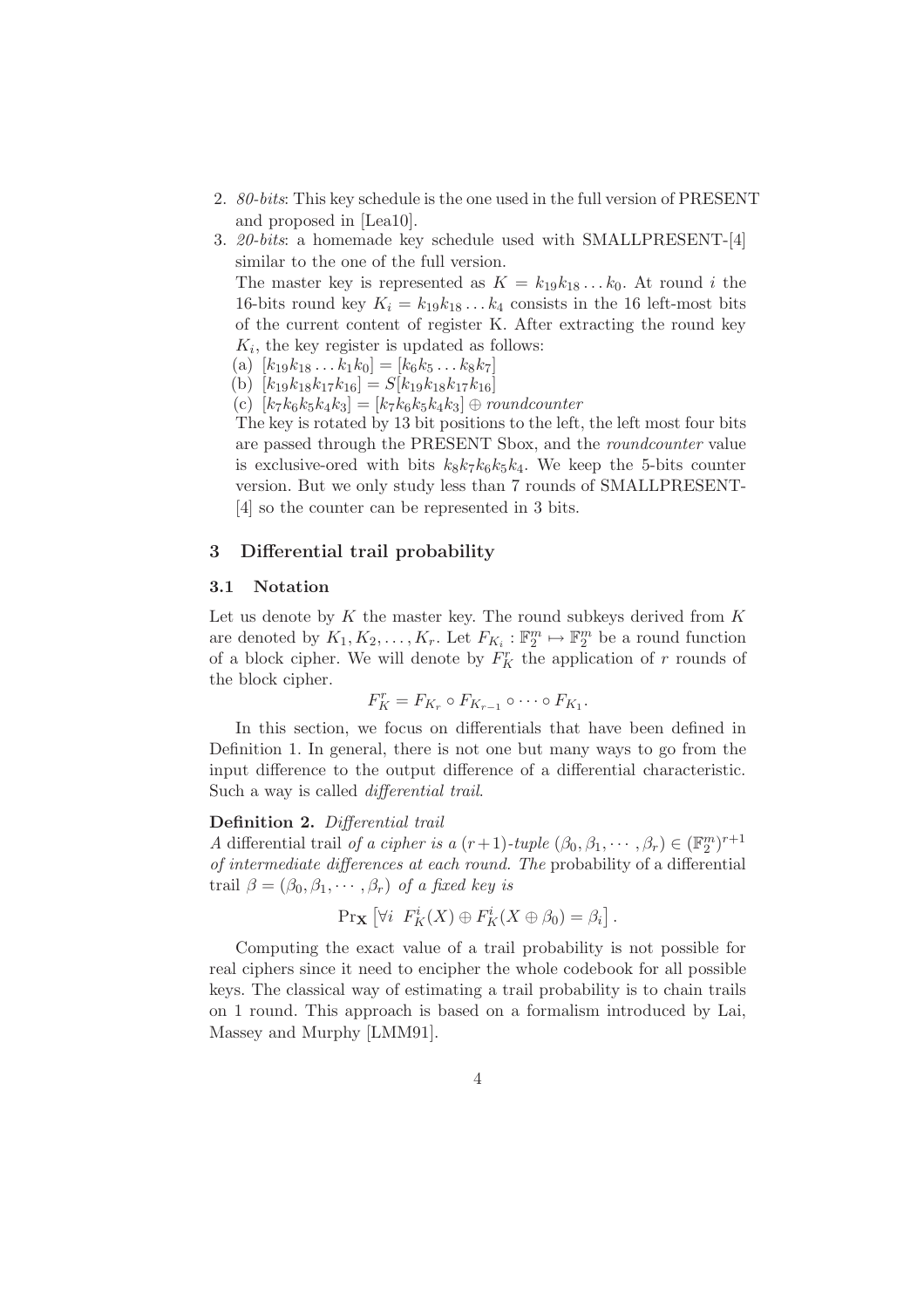### Assumption

The sequence of differences at each round output forms a Markov chain.

Assuming this, the theoretical probability of a trail  $\beta = (\beta_0, \beta_1, \cdots, \beta_r)$ is computed as follow

$$
p_{\beta}^{t} = \prod_{i=1}^{r} \Pr_{\mathbf{X}} [F_{K_i}(X) \oplus F_{K_i}(X \oplus \beta_{i-1}) = \beta_i].
$$

But actually, this assumption is not true (at least for SPN ciphers). We give a counter example in the following subsection and focus on the key dependency of the probability of a trail.

### 3.2 Key dependency of a trail

The main difficulty in the pre-computation phase is the search of good differential trails. The computed value of the probability of a differential trail relies on the widely used aforementioned assumption. Thus, in some case the theoretical value of the probability of a differential trail does not match with reality. For one round it is easy to see that the theoretical value corresponds to the real one. But for more than one round it seems legitimate to wonder what does this theoretical probability mean.

As we see below, the probability of a differential trail can be influenced by the choice of the master key used to encipher samples. Thus, we override the previous definition of a differential trial probability with the following one.

### Definition 3. Differential trail probability

The probability of a differential trail  $\beta = (\beta_0, \beta_1, \dots, \beta_r)$  is defined by

$$
p_{\beta} \stackrel{\text{def}}{=} \Pr_{\mathbf{X},\mathbf{K}} \left[ \forall i \ \ F_K^i(X) \oplus F_K^i(X \oplus \beta_0) = \beta_i \right].
$$

We now take into account the choice of the master key in the variable we use. For a r-round differential trail  $\beta = (\beta_0, \beta_1, \dots, \beta_r)$ , let us define

$$
T_K \stackrel{\text{def}}{=} \frac{1}{2} \# \{ X \in \mathbb{F}_2^m | F_K^i(X) \oplus F_K^i(X + \beta_0) = \beta_i \quad \forall \ 1 \le i \le r \},
$$
  

$$
T[j] \stackrel{\text{def}}{=} \# \{ K | T_K = j \}.
$$
 (1)

Let  $n_k$  be the number of bits of the master key. The real value of the trail probability is

$$
p_{\beta} = 2^{-m-1} \sum_{K \in \mathbb{F}_2^{n_k}} T_K = 2^{-m-1-n_k} \sum_j T[j] \cdot j.
$$

To motivate these new notation, we give an example where the key dependency is obvious.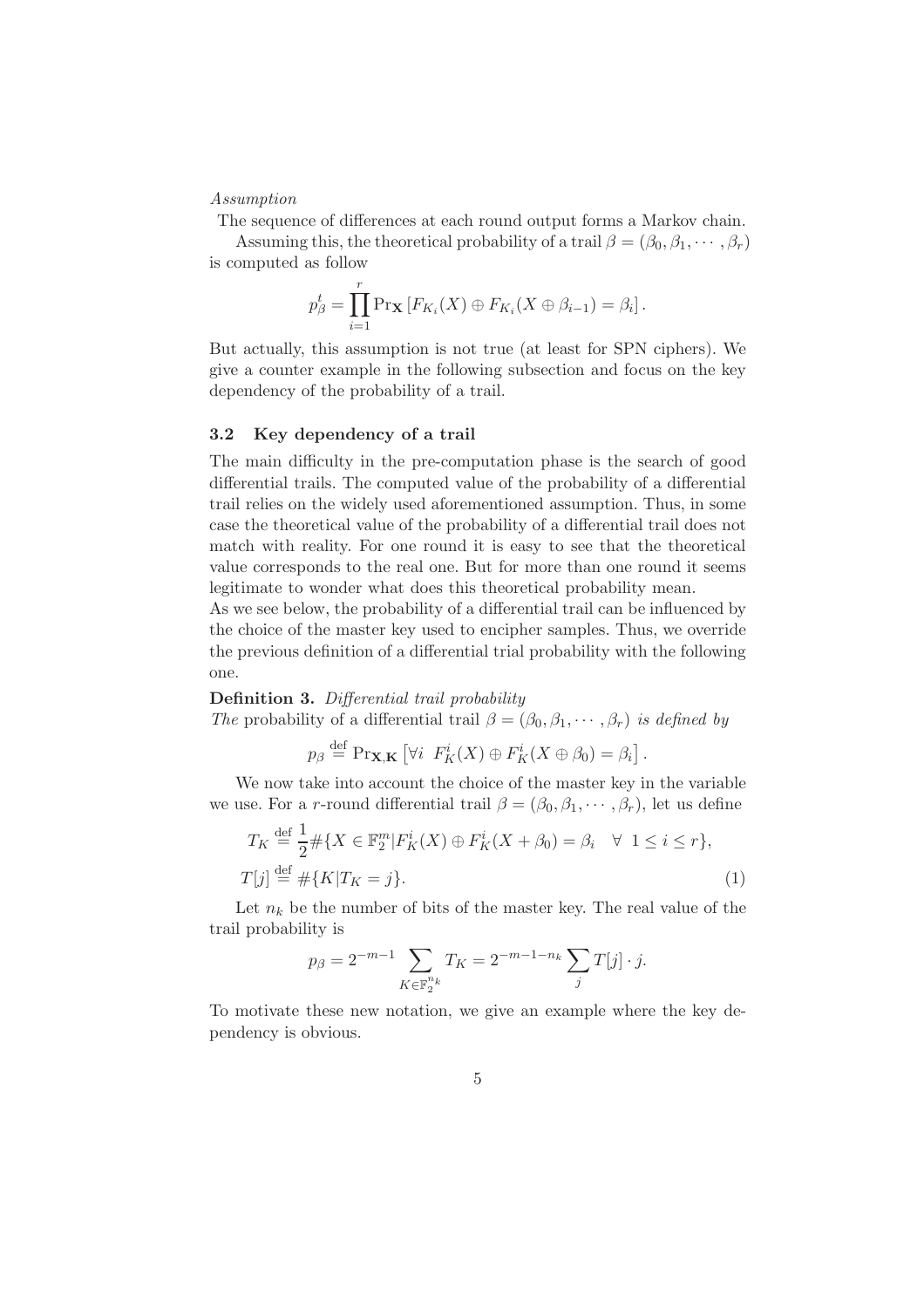# Example of a trails with experimental probability not equal to the theoretical one

We illustrate this phenomena by a differential trail over 3 rounds on SMALLPRESENT - [4]:  $\beta = (0x1101, 0xdd, 0x30, 0x220)$  (see Figure 1).



Fig. 1. Trail  $\beta = (0x1101, 0xdd, 0x30, 0x220)$  and the corresponding  $T[i]$ 's

First, we are going to compute the theoretical probability of this trail. Assuming that the rounds of SMALLPRESENT-[4] are independent we can easily compute the theoretical value of this differential trail.

- Round 1 3 S-boxes with input difference  $\alpha x_1$  and output difference 0x3.
- Round 2 2 S-boxes with input difference 0xd and output difference 0x2.
- Round 3 1 S-box with input difference 0x3 and output difference 0x6.

We have 6-Sboxes with transition probability  $2^{-2}$  therefore  $p_{\beta}^t = 2^{-12}$ . This means that the number of plaintext such that  $(X, X \oplus 0x1101)$ follows this trail for a fixed key should be  $2^{16-1} \cdot 2^{-12} = 2^3$ . We made experiments to check this assumption. For a fixed key we computed the number of plaintexts that follows this trail. In Figure 1 are given the values taken by  $T[j]$  for all keys in  $\mathbb{F}_2^{20}$  using the 20-bit key schedule. We can see that there are three kinds of key leading to three different values of  $T[j]$ . We found many of such trails on 3 rounds that split the space of keys.

Experiments on this trail show that for a fixed key, the theoretical probability of a differential trail do not always match with the real value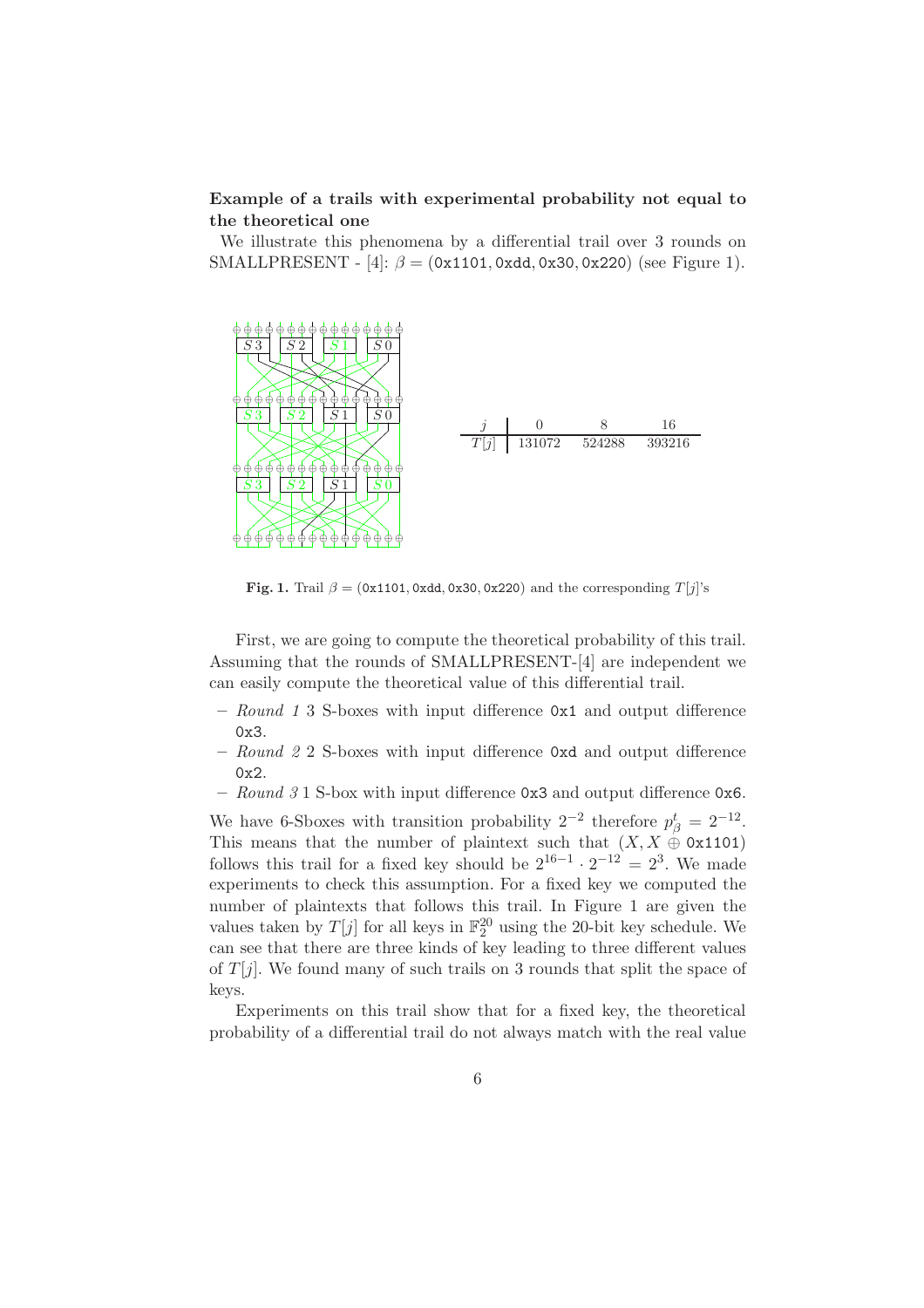of this trail probability. Experiments also show that for some keys the trail can be impossible. This can be of real significance because such phenomenon is also existing on 3 rounds of PRESENT. That means that, maybe, some differential trails used in a differential cryptanalysis may not have the expected probability for most of the keys.

Averaging the probabilities over the keys, we see that the effective probability of this differential trail is  $2^{-11.6}$  (the theoretical one is  $2^{-12}$ ). This difference between real and theoretical probabilities may weaken (or strengthen) some attacks. Does a lot of trails have such a difference between their theoretical value and the average probability? In the next subsection we will show that, most of the times, the theoretical value of a differential trail is close to the effective one (averaged over the keys).

# 3.3 Theoretical probability and average probability of a trail over the keys

To understand this phenomenon, we made some experiments on PRESENT. We observed that the theoretical probability is likely to be the average of the trail probability over all the possible keys. We make experiments on SMALLPRESENT-[4] with different key schedules. Let us recall that the theoretical probability of the differential trail  $\beta$  is denoted by  $p_{\beta}^{t}$  and the effective one (averaged over the keys) is denoted by  $p_\beta$ . In Figure 2, Figure 3 and Figure 4, we have computed the difference between  $\log(p_{\beta}^t)$ and  $log(p_\beta)$  for 500 random trails.

- $-$  In Figure 2 we assume that the round subkeys are derived from the 20-bits key schedule. We average the probabilities over the whole set of  $2^{20}$  keys to obtain the value  $p_{\beta}$ .
- $-$  In *Figure 3* we assume that all the round subkeys are the same. We average the probabilities over the whole set of  $2^{16}$  keys to obtain the value  $p_{\beta}$ .
- In Figure 4 we assume that the round subkeys are derived from the 80bits key schedule. Since we cannot average probabilities over the 2<sup>80</sup> possible master keys, the computed value is obtained by an average over  $2^{20}$  keys.

### Remark:

We can see that the phenomenon is not the same depending on the key schedule. Indeed, in Figure 3 when the same key is taken over the 5 rounds the dependency of the round key is more important than in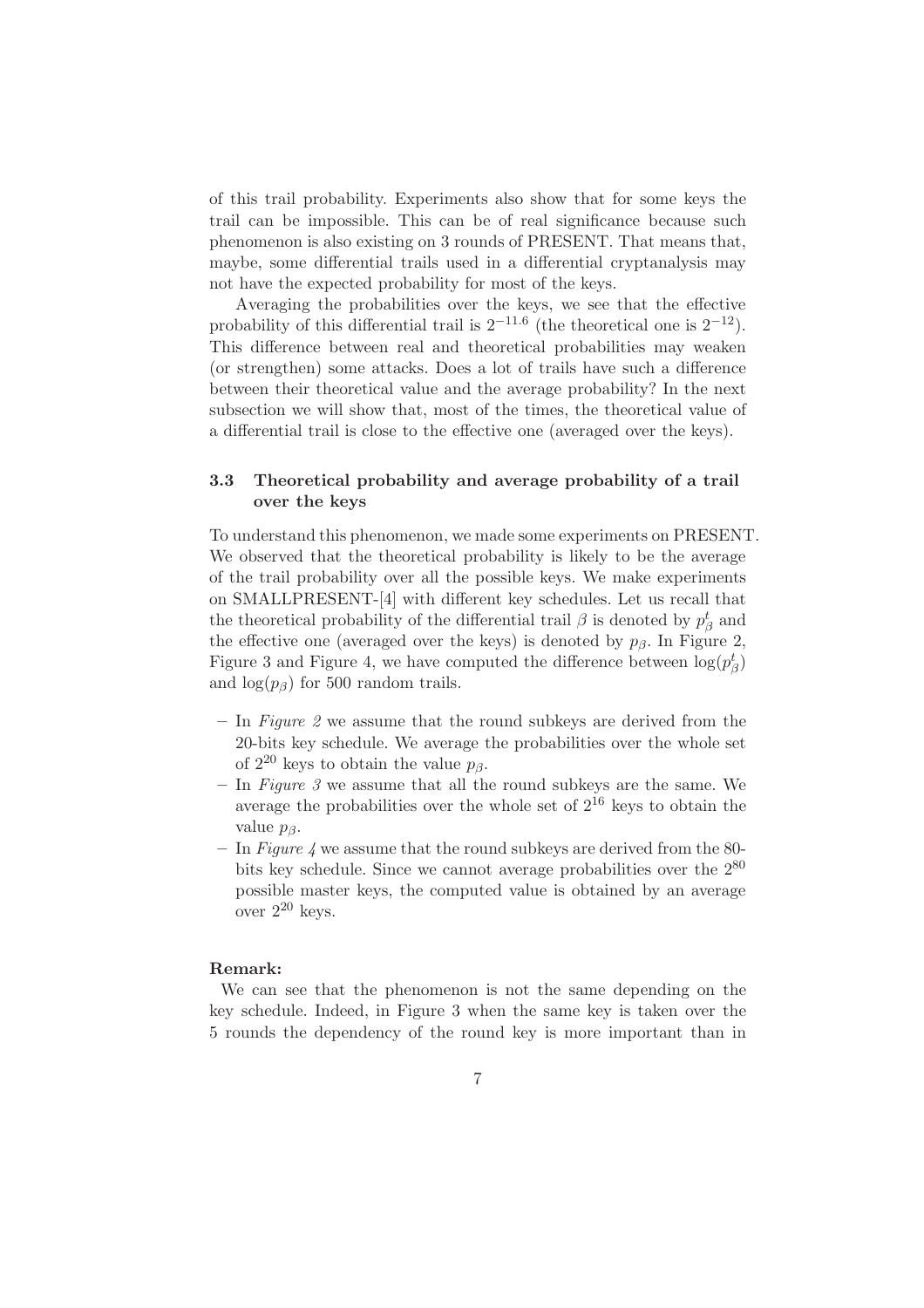

Fig. 2. Number of trails as a function of  $\log(p_\beta) - \log(p_\beta^t)$  with a sample of 500 trails on 5 rounds and the 20-bits key schedule

Figure 4 where the 80-bits key schedule is used implying that all the key bits are used only once (on average). This remark has motivate the 20 bits key schedule we use in the following experiments that seems to be the most appropriate.

Experiments show that the average proportion of pairs satisfying a differential trail is close to the theoretical probability. We can observe that this behavior is getting worse as the probability is decreasing. Nevertheless, it seems to be some symmetry what leads to the idea that

taking enough trails will correct this and give better results.

# 3.4 Automatic search of differential trails

In order to find the best trails probabilities, we use a recursive algorithm. Let **B** a bound on the probability of the trails we want keep. We build the tree of each possibles difference. The root of the tree is the input difference and the leaves are the differences after r rounds. In each node of the tree we store the probability to come from the input difference to this difference using the trail between the root and the node. The trick of this algorithm is to stop the branches of the tree before the end depending of the probability we want to obtain. To do that we compute a table with the best probabilities for each rounds:  $[q_1, q_2, \cdots, q_r]$ . In order to keep ony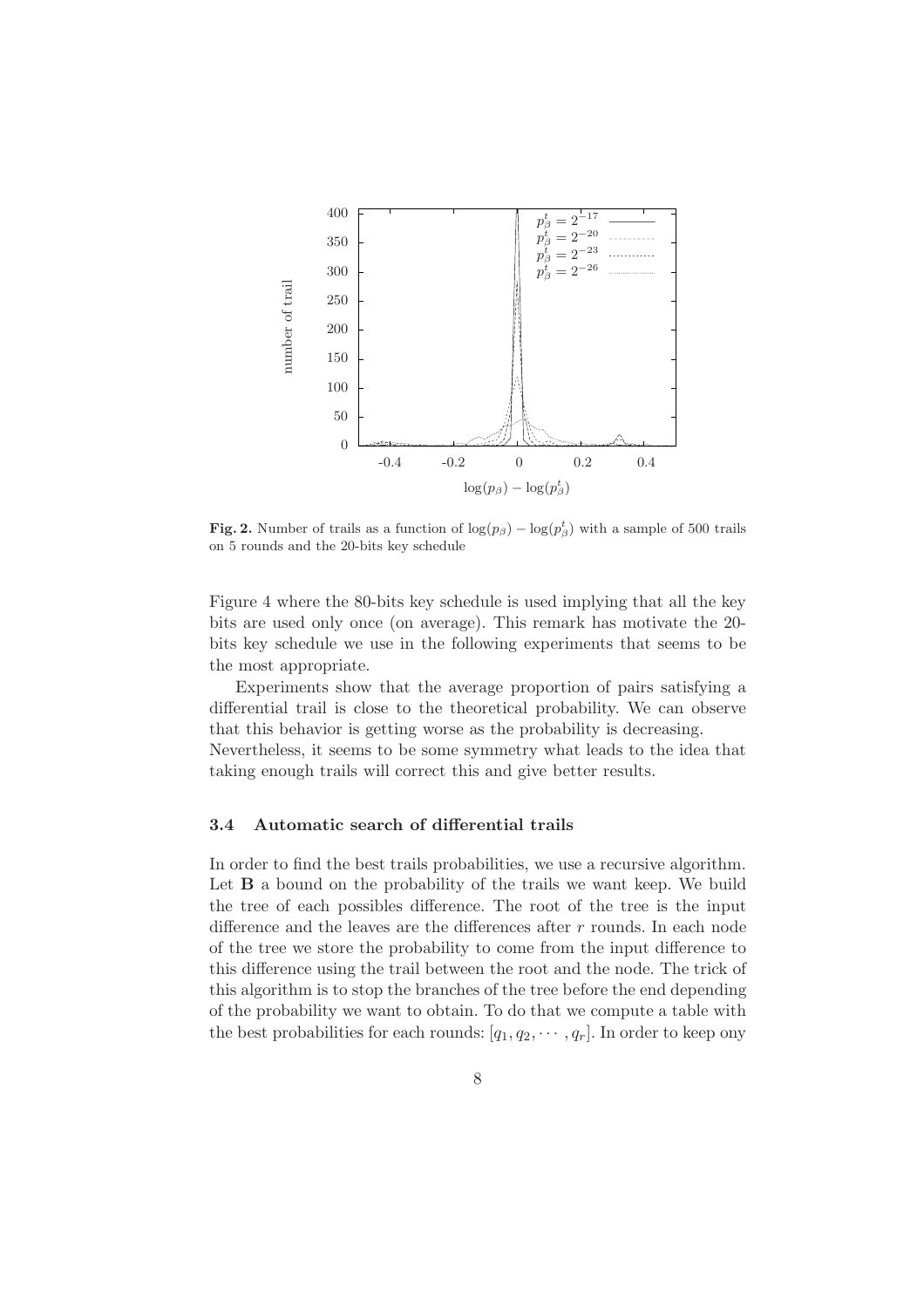

Fig. 3. Number of trails as a function of  $\log(p_\beta) - \log(p_\beta^t)$  with a sample of 500 trails on 5 rounds and the same subkey for all rounds



Fig. 4. Number of trails as a function of  $\log(p_\beta) - \log(p_\beta^t)$  with a sample of 500 trails on 5 rounds and  $2^{20}$  keys using the 80-bits key schedule

trail with probability greater than  $B$  on  $r$  rounds, at level  $i$ , we only keep trails with probability p such that  $p + q_{r-i} \geq \mathbf{B}$ .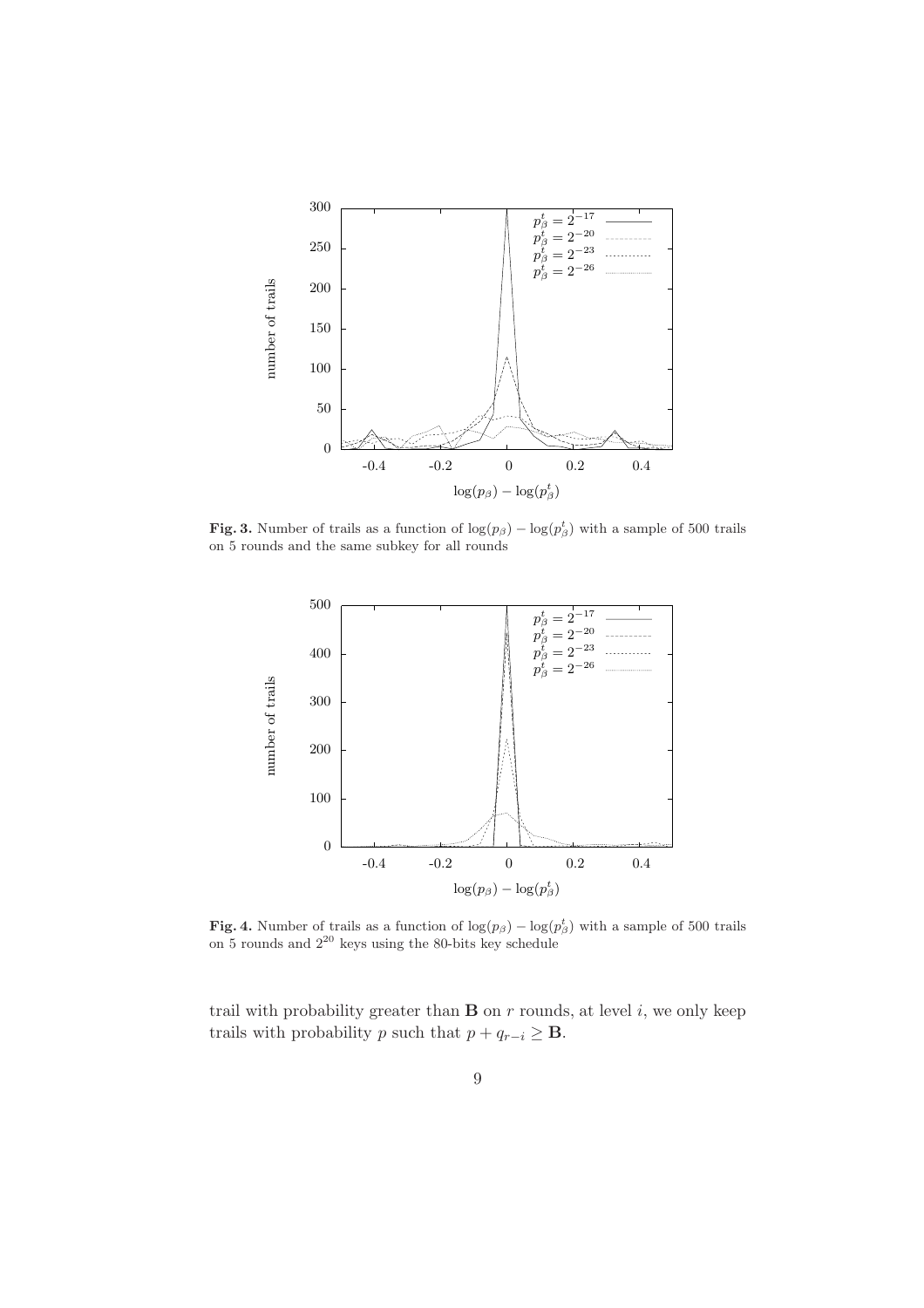### 4 Differential probability

#### 4.1 Differential probability and trail probabilities

The first thing to say here is that the probability of a differential is the sum of the probabilities of the corresponding differential trails.

**Lemma 1.** Let  $(\delta_0, \delta_r)$  be a r-round differential characteristic. Then the probability  $p_*$  of this differential is

$$
p_* = \sum_{\beta = (\delta_0, \beta_1, \dots, \beta_{r-1}, \delta_r)} p_\beta.
$$

Proof. This is essentially due to the fact that a pair that matches a trail cannot match any other (they are disjoint events) and thus  $Pr[\cup_i A_i] =$  $\sum_i \Pr[A_i].$ 

For a large number of rounds, it is impossible to compute the probability of a differential  $(\delta_0, \delta_r)$  because there is too much differential trails that go from  $\delta_0$  to  $\delta_r$ . Actually, in differential cryptanalysis, one uses a lower bound on the probability of the differential  $(\delta_0, \delta_r)$  by considering the sum of the likeliest trail probabilities.

In Section 3, we saw that the effective trail probability may not match with the theoretical one. Nevertheless, it seems to be some symmetry what leads to the idea that the sum of theoretical trail probabilities may give a good estimate of a differential probability (averaging over the key).

We made some experiments on 5 rounds of SMALLPRESENT-[4] with the 20 bits key schedule to see how many trails are required to get a good estimate of a differential probability. We computed the sum of the theoretical probabilities of many trails corresponding to the same differential characteristic. Since the cipher is small we also have computed the effective value of the differential by averaging over all plaintexts and all keys. In Figure 5 we have plotted the difference between both values for 20 differential characteristics. We can see that taking many trails give a better estimation of the differential probability.

Looking at the results in Figure 5 we can wonder whether it is possible to determine the number of trails to consider for estimating a differential probability. In this example we see that taking  $2<sup>7</sup>$  trails seems to be sufficient but when we look at the whole cipher it is obviously not enough (see the following paragraph).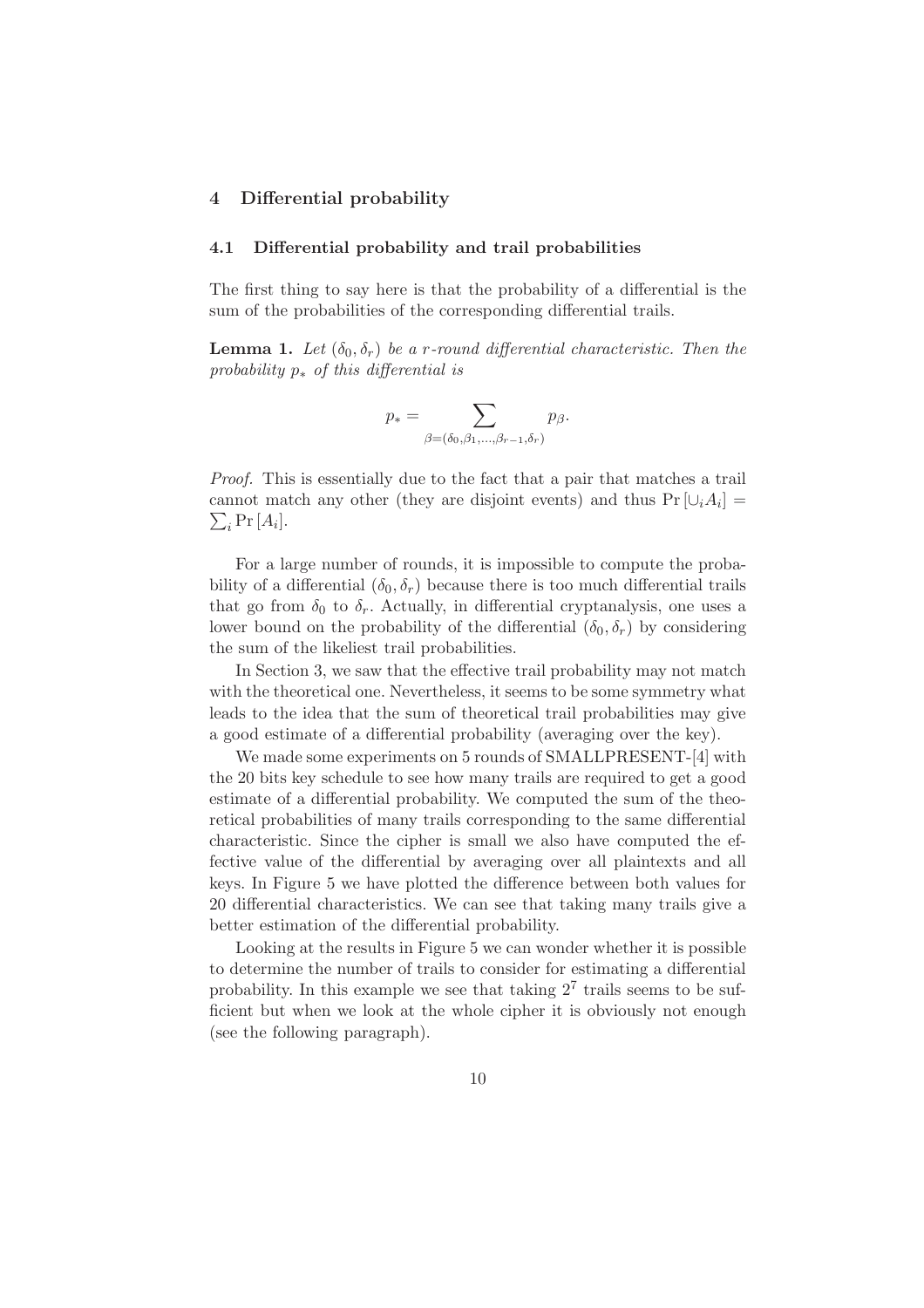

Fig. 5. Convergence of the sum of trails probabilities to the real value of the differential characteristic

#### Remark on Wang's paper [Wan08]

In [Wan08], the target is the whole PRESENT (64 bits). The differential used is

 $(d_0, d_{14}) = (0x0700000000000700, 0x0000000900000009)$ 

on 14 rounds obtained by iterating 3 times a differential trail on 4 rounds and by adding one more round at the beginning and at the end.

We observe some things about this trail.

- This trail on 4 rounds is not one of the best since it has a probability equal to  $2^{-18}$  and we found a lot of differential trails with probability  $2^{-12}$ . Nevertheless, it is the best iterative differential on 4 rounds.
- There exists lots of differential trails on 14 rounds with probability  $2^{-62}$  and using algorithm given in Section ??  $2^{-62}$  seems to be the best value of the probability of a differential trail over 14 rounds. Therefore the trail taken by Wang is one of the best.
- We have theoretically computed all differential trails with input difference  $d_0$ , output difference  $d_{14}$  and probability greater than  $2^{-73}$ . We have sum-up the results in Figure 6. By taking the sum of the probabilities of the  $2^k$  best trails, we observe that the probability of the differential characteristic  $(d_0, d_{14})$  is greater than  $2^{-57.53}$ .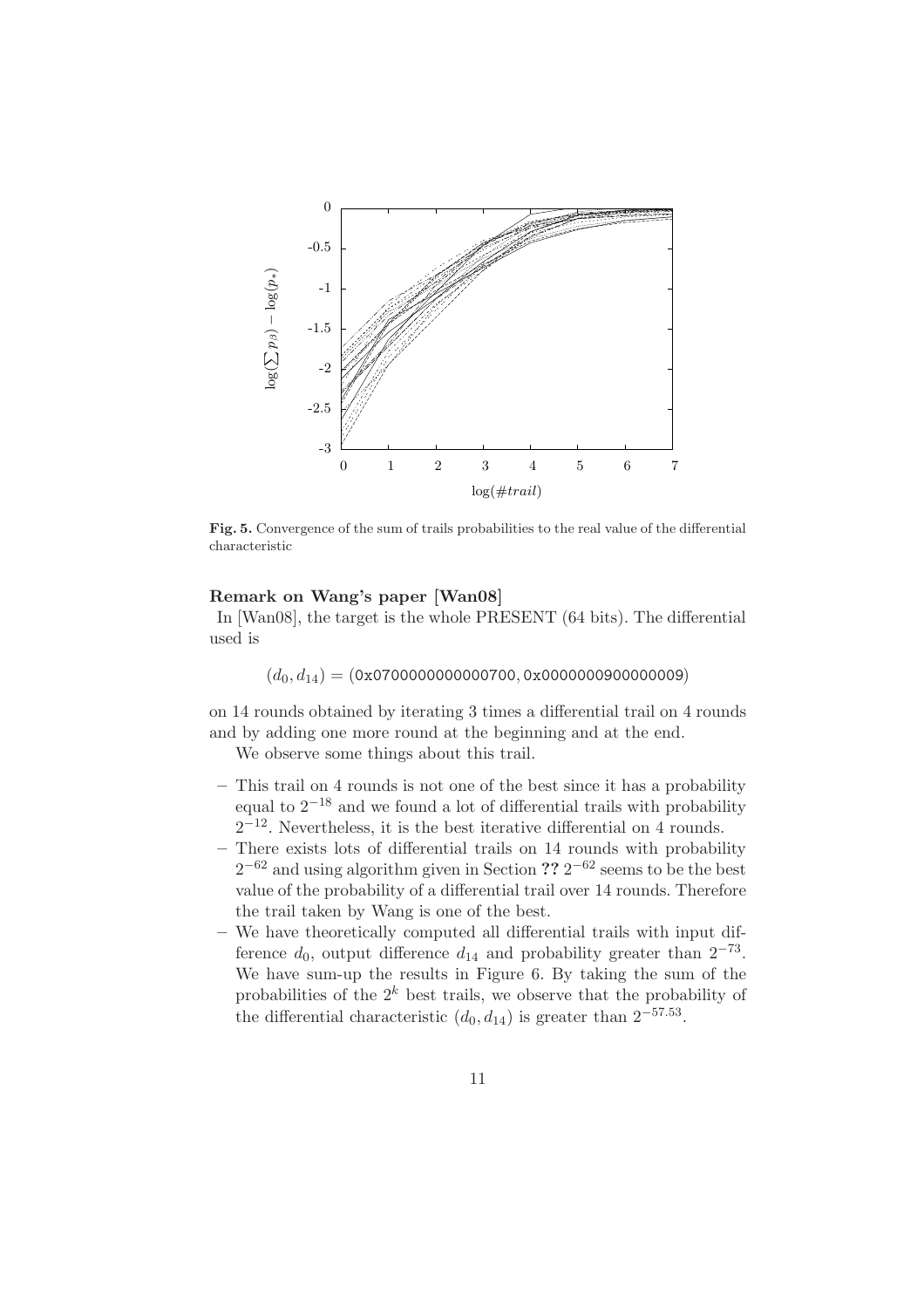

Fig. 6. Probability of the differential characteristic presented in [Wan08]as a function of the logarithm of the number of trails

### 4.2 Key dependency of a differential probability

We now consider a differential  $(\delta_0, \delta_r)$  that is to be used in a differential cryptanalysis. The attacker will get some samples enciphered with a fixed master key. Depending on this key, the real probability of the differential will be smaller/equal/larger than the theoretically computed value.

For a fixed key K, let us denote by  $D_K$  the number of pairs of plaintexts with input difference  $\delta_0$  that lead to an output difference  $\delta_r$ . Since we do not want to count a pair twice, we introduce a  $\frac{1}{2}$  coefficient.

$$
D_K \stackrel{\text{def}}{=} \frac{1}{2} \# \{ X | F_K^r(X) + F_K^r(X + \delta_0) = \delta_r \}.
$$

We are going to study the distribution of  $D_K$ 's.

$$
D[j] \stackrel{\text{def}}{=} \# \{ K | D_K = j \}.
$$

Previous experiments showned that the theoretical value of a differential probability  $(\delta_0, \delta_r)$  obtained by summing the theoretical probabilities of the corresponding trails is a good estimate of the proportion of pairs matching this differential averaged over the keys. Then, an intuitive way of looking at this problem is the following.

We look at the set of couples  $(X, K) \in \mathbb{F}_2^m \times \mathbb{F}_2^{n_k}$ . The proportion of pairs  $(X, K)$  such that

$$
F_K^r(X) \oplus F_K^r(X \oplus \delta_0) = \delta_r \tag{2}
$$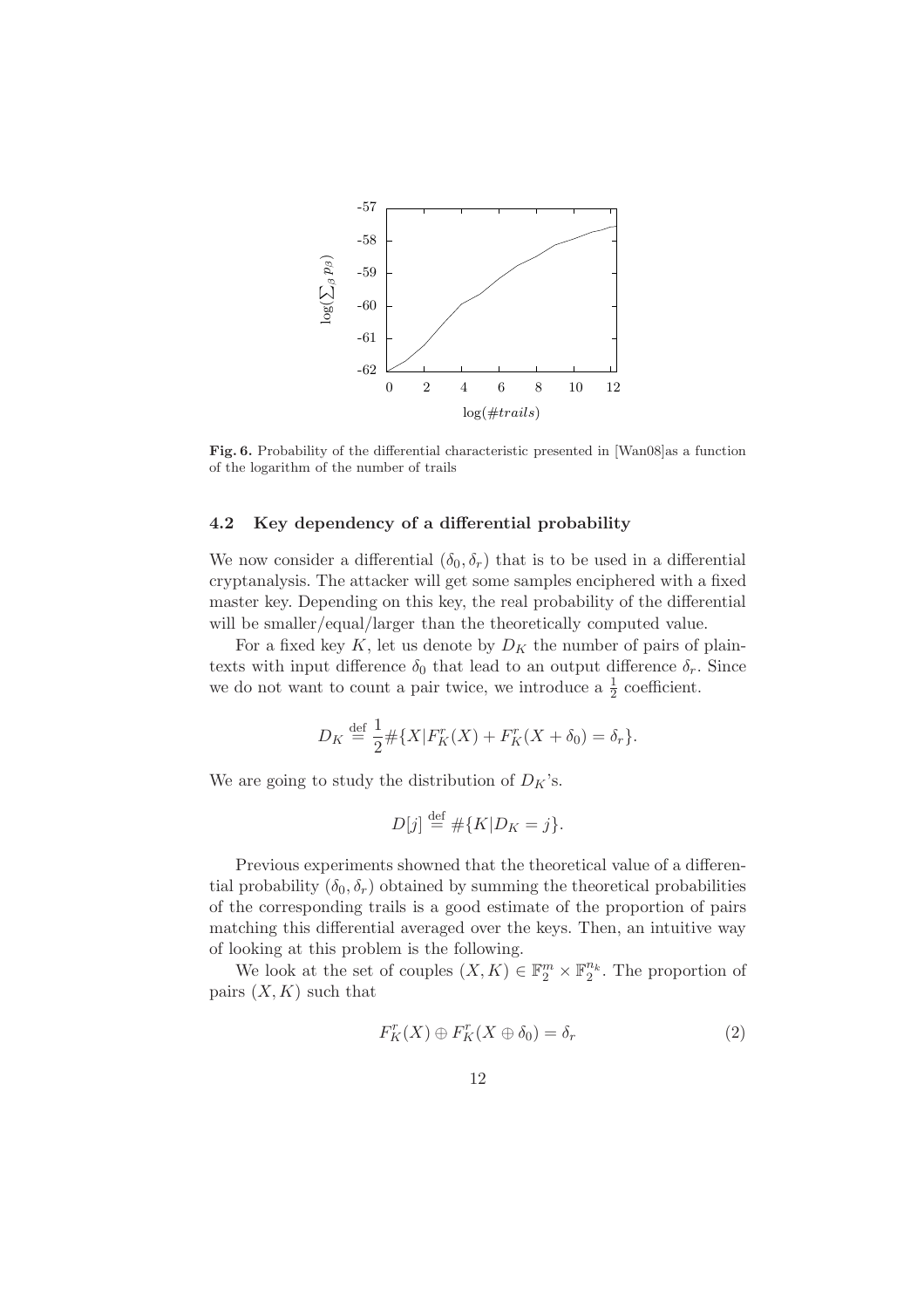is  $p_*$  that we estimate summing the theoretical probabilities of the trails. Then, fixing a key can be seen as taking simultaneously and at random  $2<sup>m</sup>$  pairs. In this setting, the number of pairs fulfilling  $(2)$  is a random variable that follows an hyper-geometric distribution with parameters  $(2^m, p_*, 2^{m+n_k})$ . Since for cryptographic applications,  $m = O(n_k) \gg 1$ , this distribution can be approximated by a binomial law of parameters  $(2^m, p_*)$ .

We made some experiments on 5 rounds of SMALLPRESENT-[4] to check this. Using the 20-bits key schedule we computed the repartition of the  $D_K$ 's. In Figure 7, we see that the  $D_K$ 's seems to follow a binomial distribution as the intuition we got suggested.



Fig. 7. Distribution of  $D[j]$ 's for 8 differentials over 5 rounds of SMALLPRESENT-[4]

This observation should be taken into account when computing the success probability of an attack. Let us denote by  $p_*^t$  the theoretical probability of the differential characteristic used in a cryptanalysis. We recall that  $n_k$  is the number of key bits. For  $K \in \mathbb{F}_2^{n_k}$ , the effective probability of the differential is  $\frac{D_K}{2^{m-1}}$  where  $D_K$  is a random variable that follows a binomial distribution of parameters  $(2^{m-1}, p_*^t)$ . If we denote by  $P_S(p_*)$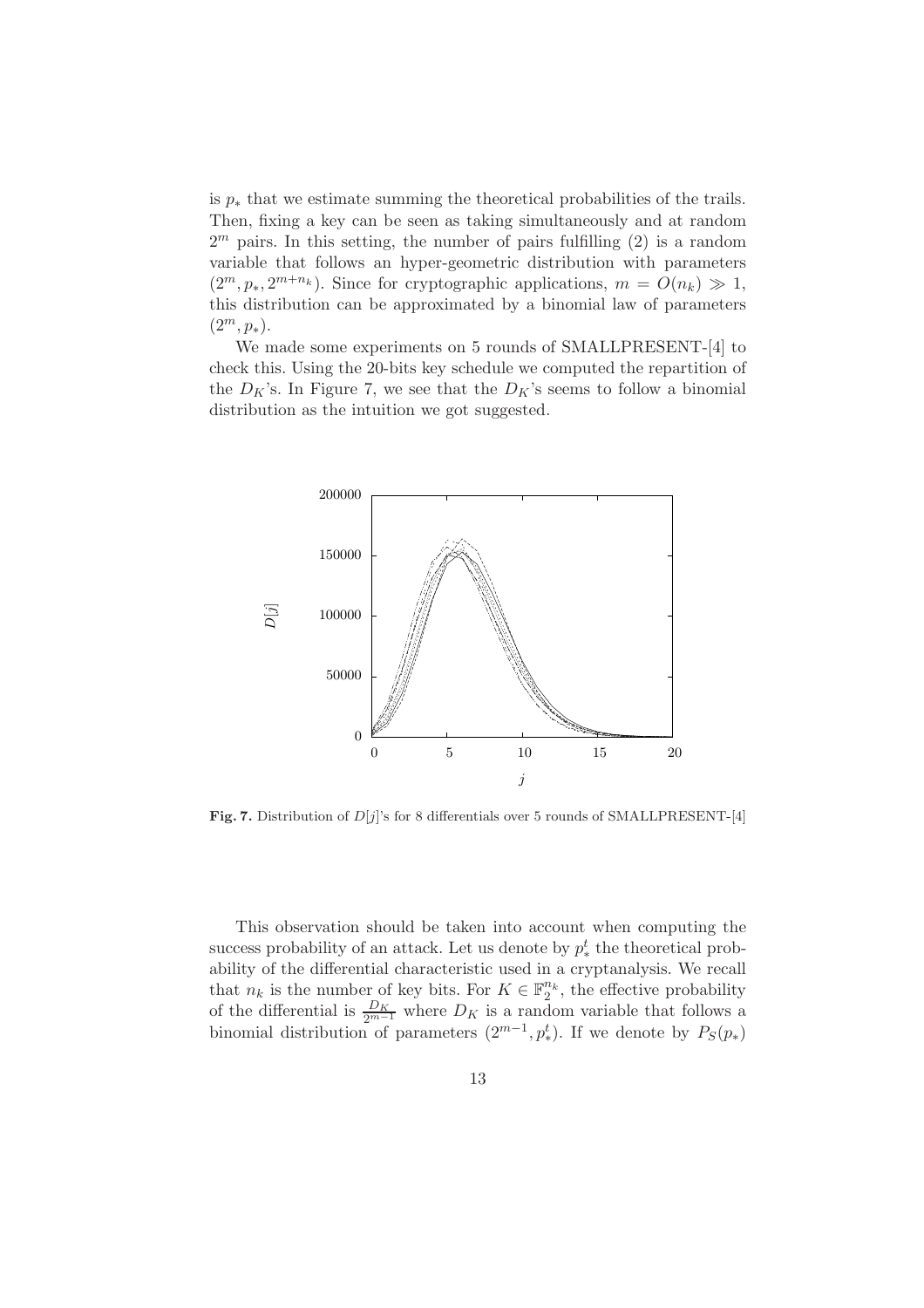the success probability of a differential cryptanalysis using a differential with **effective** probability  $p_*$  (see [Sel08, BGT10]). Then the success probability of a differential cryptanalysis using a differential with theoretical probability  $p_*^t$  is

$$
P_S = \sum_{i=0}^{2^{m-1}} P_S \left(\frac{i}{2^{m-1}}\right) \cdot \left[ (p_*^t)^i (1-p_*^t)^{2^{m-1}-i} \binom{2^{m-1}}{i} \right]. \tag{3}
$$

## 5 Conclusion

We have presented lots of experiments on differential cryptanalysis. The main teaching of this work is that claimed complexities of differential cryptanalyses on recent ciphers may be under/over-estimated.

The first point is the fact that estimating a differential probability with the probability of its main trail is really not suitable. To illustrate the first point, we estimated the probability of a differential used in [Wan08] to  $2^{-57.53}$  while the author only takes into account the best trail and provides an estimate of  $2^{-62}$ .

The second point is the key dependency of a differential probability. The theoretical probability of a differential makes sense if we average effective probabilities over the keys. But, an attacker uses a differential to attack a cipher parameterized by a fixed key. Then, the fact that the differential probability depends on the key has to be taken into account. In Section 4, we propose a way to understand this dependency based on the hyper-geometric distribution and give a new formula for the success probability of a differential cryptanalysis.

This work give some elements for understanding differential cryptanalysis but it still remains some open questions. The two main problematics that seems to be of great interest are the following.

- The theoretical probability of a trail seems to be less meaningful as this probability decreases. How far does this theoretical value make sense?
- How can we get a good estimate of a differential probability without finding all the corresponding differential trails?

### References

[BBS99] E. Biham, A. Biryukov, and A. Shamir. Cryptanalysis of Skipjack Reduced to 31 Rounds Using Impossible Differentials. In EUROCRYPT '99, volume 1592 of LNCS, pages 12–23, 1999.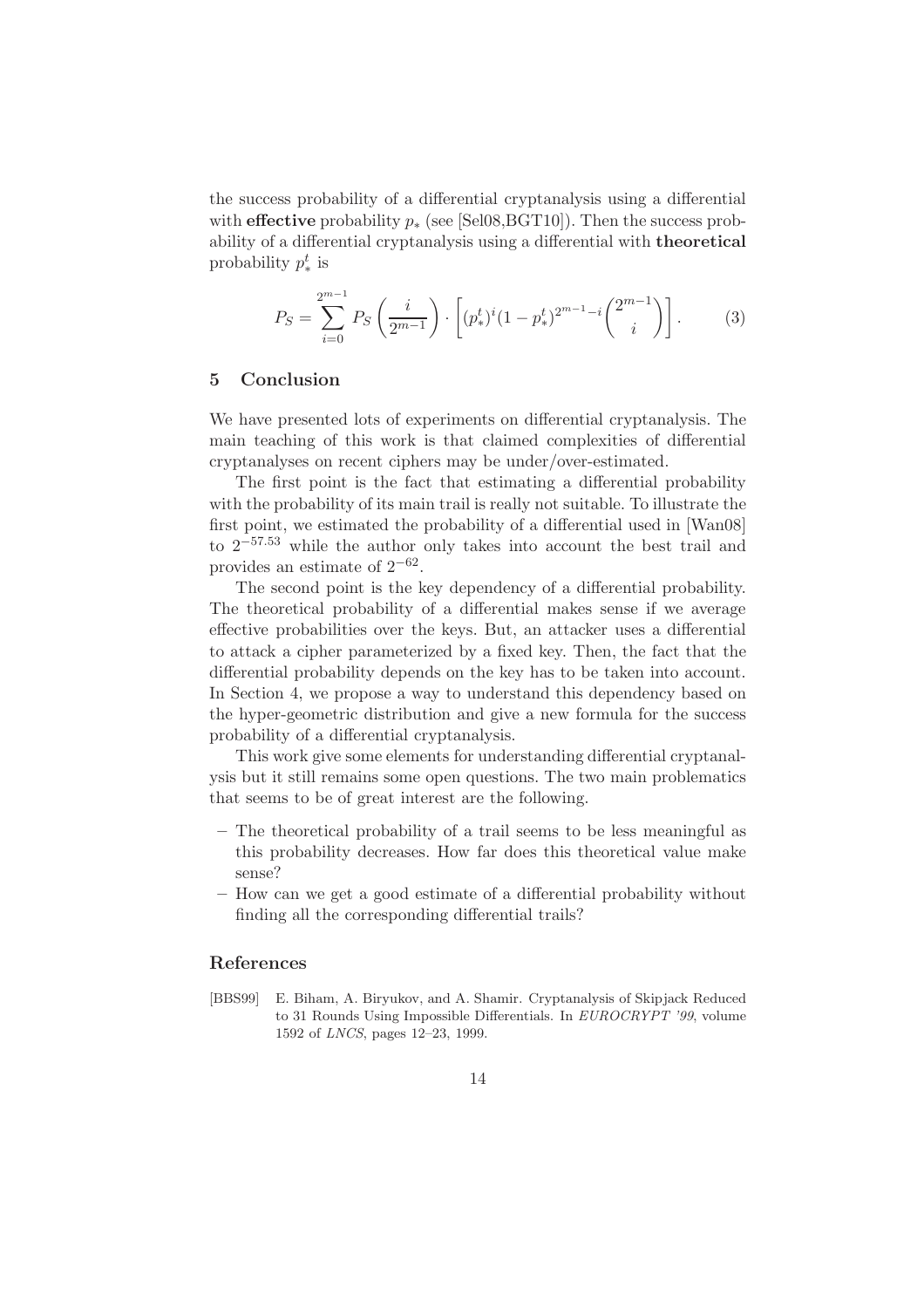- [BGT10] C. Blondeau, B. Gérard, and J.-P. Tillich. Accurate Estimates of the Data Complexity and Success Probability for Various Cryptanalyses . DCC special issue on Coding and Cryptography, 2010. To appear.
- [BKL<sup>+</sup>07] A. Bogdanov, L. R. Knudsen, G. Leander, C. Paar, A. Poschmann, M. J. B. Robshaw, Y. Seurin, and C. Vikkelsoe. PRESENT: An Ultra-Lightweight Block Cipher. In CHES '07, volume 4727 of LNCS, pages 450–466. SV, 2007.
- [BS91] E. Biham and A. Shamir. Differential Cryptanalysis of DES-like Cryptosystems. Journal of Cryptology, 4(1):3–72, 1991.
- [BS93] E. Biham and A. Shamir. Differential Cryptanalysis of the Full 16-round DES. In CRYPTO'92, volume 740 of LNCS, pages 487–496. Springer–Verlag, 1993.
- [DR05] Joan Daemen and Vincent Rijmen. Probability distributions of correlation and differentials in block ciphers. Cryptology ePrint Archive, Report 2005/212, 2005. http://eprint.iacr.org/.
- [Knu94] L. R. Knudsen. Truncated and Higher Order Differentials. In FSE '94, volume 1008 of LNCS, pages 196–211. Springer–Verlag, 1994.
- [Lea10] Gregor Leander. Small Scale Variants Of The Block Cipher PRESENT. Cryptology ePrint Archive, Report 2010/143, 2010. http://eprint.iacr.org/.
- [LMM91] X. Lai, J. L. Massey, and S. Murphy. Markov Ciphers and Differential Cryptanalysis. In EUROCRYPT '91, volume 547, pages 17–38, 1991.
- [Sel08] A. A. Selcuk. On Probability of Success in Linear and Differential Cryptanalysis. Journal of Cryptology, 21(1):131–147, 2008.
- [Wan08] Meiqin Wang. Differential Cryptanalysis of Reduced-Round PRESENT. In AFRICACRYPT '08, volume 5023 of LNCS, pages 40–49. SV, 2008.

# A Characteristics of PRESENT

| x 0 1 2 3 4 5 6 7 8 9 A B C D E F      |  |  |  |  |  |  |  |  |
|----------------------------------------|--|--|--|--|--|--|--|--|
| $S(x)$ C 5 6 B 9 0 A D 3 E F 8 4 7 1 2 |  |  |  |  |  |  |  |  |

Table 1. The S-box of PRESENT